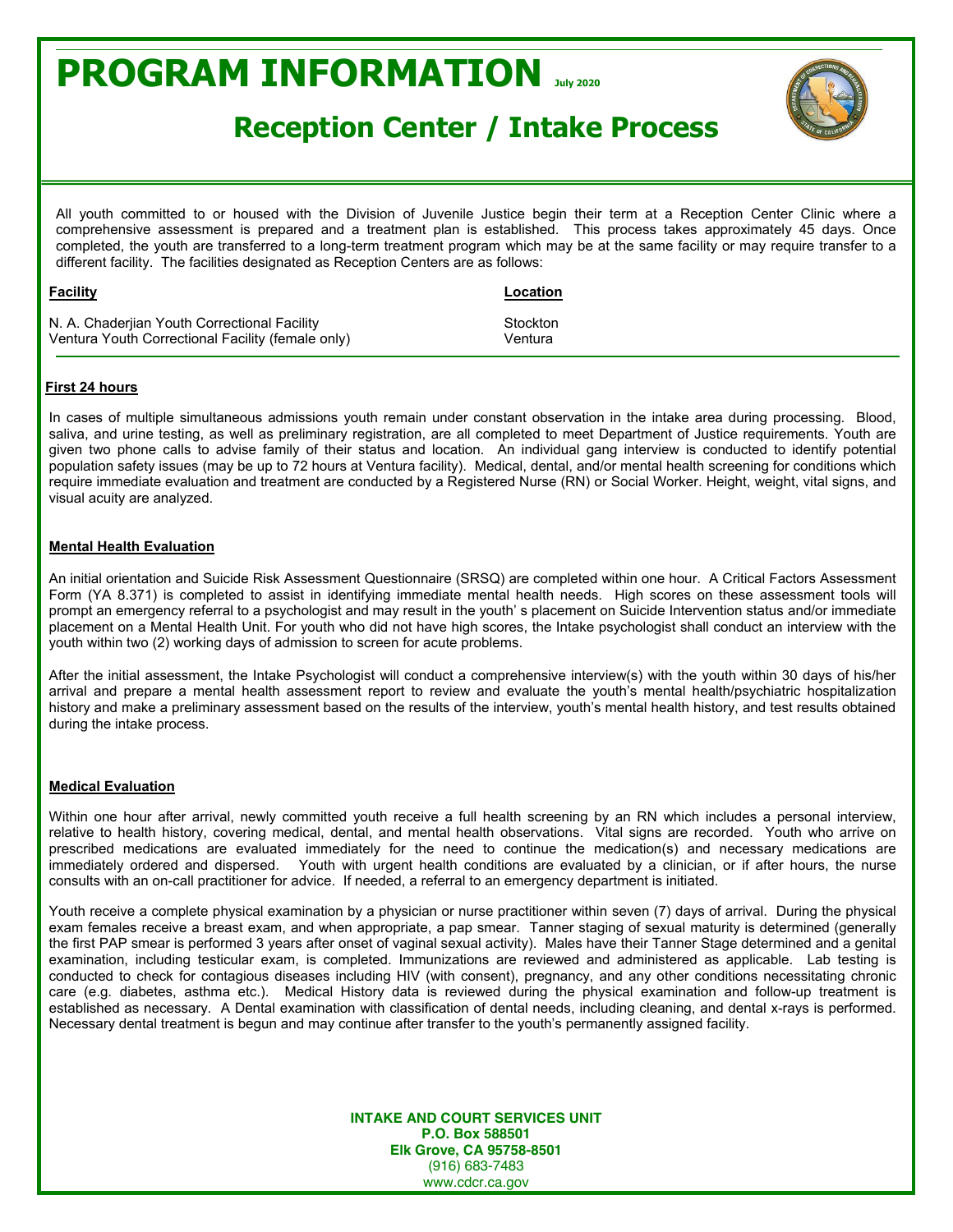# **PROGRAM INFORMATION July <sup>2020</sup>**



## **Reception Center / Intake Process**

#### **Academic Evaluation**

Every youth is given a series of tests to measure academic aptitude in language arts and mathematics. The following tests are utilized:

- Test of Adult Basic Education (TABE)
- English Language Arts (ELA) diagnostic
- **Math Diagnostic**
- CareerScope Assessment Profile
- English Language Proficiency Assessments for California (English Language Learners)

Academic records of each youth are reviewed at intake to identify achievement level, including youth in need of special education services. Individuals with exceptional needs as defined by Section 56026 of the Education Code are identified at the time of acceptance pursuant to Welfare and Institutions Code §1742. The most recent Individual Education Program (IEP) is reviewed by treatment and education staff as part of the psychosocial assessment. If needed, additional academic testing through the Special Education Department is conducted. The IEP document is reviewed and updated by Special Education staff.

### **TREATMENT NEEDS ASSESSMENT PROCESS**

#### **I. Psychological Testing**

The Intake Psychologist will complete the following Diagnostic evaluations/assessments within 30 days of arrival:

- Semi-Structured Interview
- Psychosis Screening Questionnaire (PSQ)
- x Kaufman Brief Intelligence Test 2 (KBIT-2), Test of Nonverbal Intelligence (TONI-IV) or Wechsler Abbreviated Scale of Intelligence (WASI-2)
- Substance Abuse Subtle Screening Inventory (SASSI)
- x UCLA PTSD Reaction Index

\*\* If required, additional evaluations/assessments will be completed.

Additional materials reviewed during the intake process include, but are not limited to the following:

- Staff observation of youth during the intake period
- Feedback from family members
- Referral package from the county including probation reports, psychological and medical evaluations (if available), Minute Orders from the court, individual education plans, special educational needs information from schools (if relevant) and any information regarding behavior while in local detention

The Intake Psychologist utilizes the above information to create a case formulation that is used both to contribute to the Case Conceptualization in the Case Planning process and to guide mental health referral and treatment recommendations.

#### . **II. Additional Psychological Evaluation**

Depending on what assessment scales are elevated, the youth may be referred for a full psychological evaluation, a psychiatric review for medication, or screening for placement in a specialized program or intervention (e.g., mental health, sex offender, or drug).

#### **III. Psychosocial Assessment**

The Casework Specialist (CWS) conducts a case file review, including a review of the Ward Information Network (WIN) database, academic testing results, and psychological or community assessment reports. The CWS conducts an in-depth interview with the youth. The CWS completes a Clinic Summary Report and Initial Individual Change Plan after all data has been gathered and analyzed. These documents identify treatment risks/needs and strengths for the youth, and become the starting point for establishment of their individualized treatment plan.

> **INTAKE AND COURT SERVICES UNIT P.O. Box 588501 Elk Grove, CA 95758-8501** (916) 683-7483 www.cdcr.ca.gov